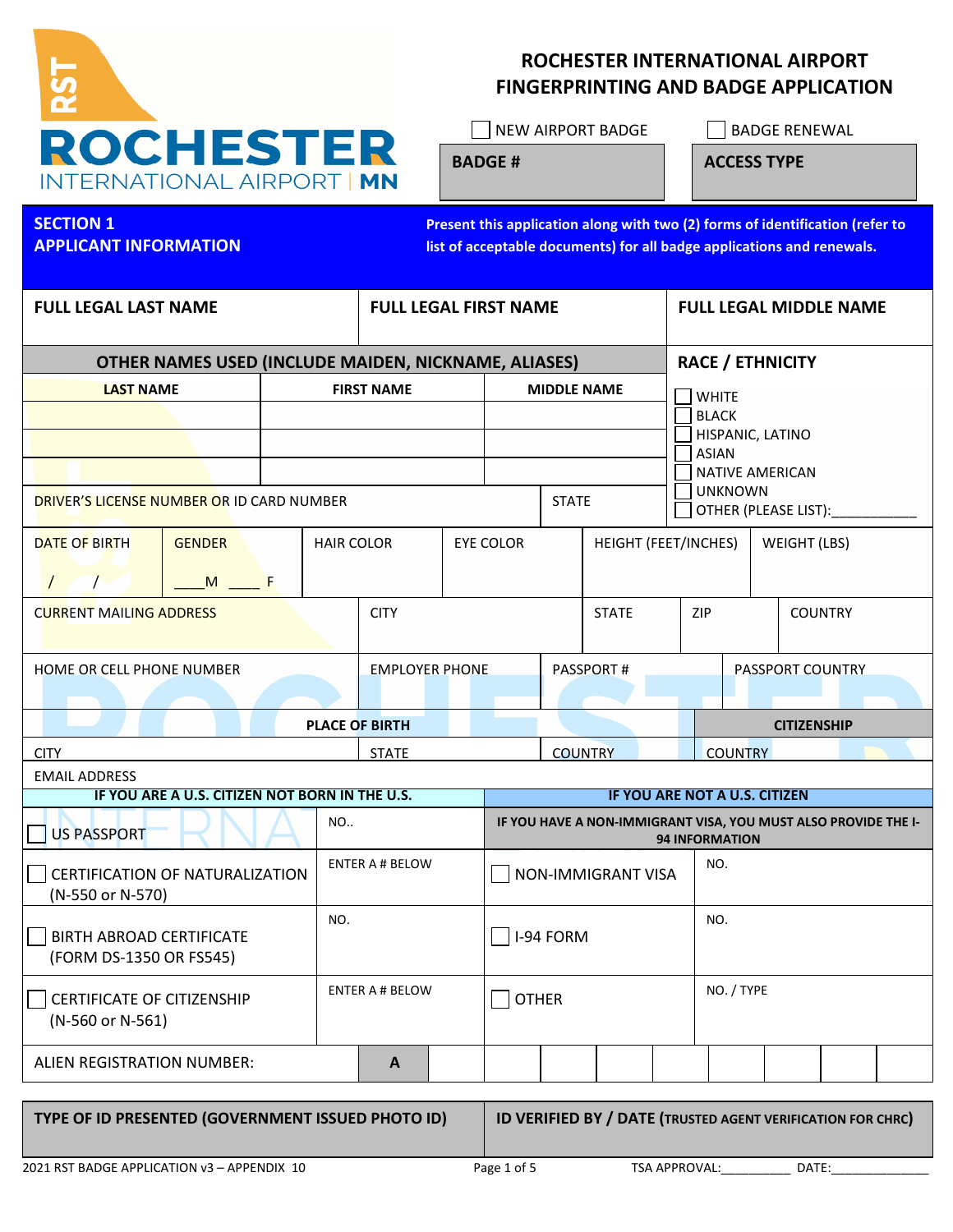| <b>SECTION 2</b><br><b>COMPANY / SIGNATORY AUTHORITY INFORMATION</b>                                                                                                                                                                                                                                                                                                                                                                                                                                                                                                                                                                                                                                                                                                                                                                                                                                                                                                                                            |                             | This section MUST be filled out by an Authorized Signer of<br>the sponsoring company. Type legibly in blue or black ink. |                            |  |  |  |  |  |  |  |
|-----------------------------------------------------------------------------------------------------------------------------------------------------------------------------------------------------------------------------------------------------------------------------------------------------------------------------------------------------------------------------------------------------------------------------------------------------------------------------------------------------------------------------------------------------------------------------------------------------------------------------------------------------------------------------------------------------------------------------------------------------------------------------------------------------------------------------------------------------------------------------------------------------------------------------------------------------------------------------------------------------------------|-----------------------------|--------------------------------------------------------------------------------------------------------------------------|----------------------------|--|--|--|--|--|--|--|
| EMPLOYER / AFFIFILATION (IF GA, PLEASE ENTER 'GA')                                                                                                                                                                                                                                                                                                                                                                                                                                                                                                                                                                                                                                                                                                                                                                                                                                                                                                                                                              |                             | TITLE (FOR OTHER THAN GA PILOT)                                                                                          |                            |  |  |  |  |  |  |  |
| SPONSORING COMPANY (CONTRACTORS ONLY)                                                                                                                                                                                                                                                                                                                                                                                                                                                                                                                                                                                                                                                                                                                                                                                                                                                                                                                                                                           |                             |                                                                                                                          |                            |  |  |  |  |  |  |  |
| <b>BADGE TYPE</b>                                                                                                                                                                                                                                                                                                                                                                                                                                                                                                                                                                                                                                                                                                                                                                                                                                                                                                                                                                                               | <b>DESIGNATIONS</b>         |                                                                                                                          | $\Box$ WITH CBP            |  |  |  |  |  |  |  |
| $\square$ STERILE<br>$\Box$ AOA<br>$\Box$ SIDA                                                                                                                                                                                                                                                                                                                                                                                                                                                                                                                                                                                                                                                                                                                                                                                                                                                                                                                                                                  | <b>ESCORT AUTHORITY (E)</b> | RAMP DRIVER (R)                                                                                                          | AOA DRIVER (A)             |  |  |  |  |  |  |  |
| <b>AUTHORIZED SIGNATORY CERTIFICATION (NOT TO BE FILLED OUT BY APPLICANT)</b>                                                                                                                                                                                                                                                                                                                                                                                                                                                                                                                                                                                                                                                                                                                                                                                                                                                                                                                                   |                             |                                                                                                                          |                            |  |  |  |  |  |  |  |
| I CERTIFY THAT I HAVE REVIEWED THIS APPLICATION FOR ACCURACY, VERIFIED THE EMPLOYMENT ELIGIBILITY OF THE<br><b>APPLICANT, AND ATTEST TO THE FACT THAT A SPECIFIC NEED EXISTS FOR PROVIDING THE APPLICANT WITH UNESCORTED</b><br>ACCESS AUTHORITY. I HEREBY AGREE THAT MY COMPANY, AS THE APPLICANT'S SPONSOR, WILL TIMELY PAY FOR ALL FEES AND<br>CHARGES RELATED TO THE ISSUANCE OF A BADGE TO APPLICANT, INCLUDING WITHOUT LIMITATION, APPLICABLE FEES FOR<br>FINGERPRINTING AND PROCESSING APPLICANT (IF APPLICABLE) AND ISSUING A BADGE. I SPECIFICALLY AGREE THAT IF THIS<br>BADGE IS NOT RETURNED UPON TERMINATION OF APPLICANT'S EMPLOYMENT, MY COMPANY, AS SPONSOR, WILL TIMELY PAY<br>APPLICABLE NON-RETURNED BADGE FEES. I UNDERSTAND THAT MY COMPANY'S AGREEMENT, AS SPONSOR, TO BE<br>RESPONSIBLE FOR SUCH CHARGES AND FEES IS A MATERIAL CONDITION TO THE AIRPORT'S ISSUANCE OF A BADGE, AND THAT<br>WITHOUT SUCH AN AGREEMENT FROM THE SPONSOR, THE AIRPORT WOULD NOT ISSUE A BADGE TO APPLICANT. |                             |                                                                                                                          |                            |  |  |  |  |  |  |  |
| <b>AUTHORIZED SIGNATORY NAME (PRINT):</b>                                                                                                                                                                                                                                                                                                                                                                                                                                                                                                                                                                                                                                                                                                                                                                                                                                                                                                                                                                       |                             |                                                                                                                          |                            |  |  |  |  |  |  |  |
| <b>AUTHORIZED SIGNATORY SIGNATURE:</b>                                                                                                                                                                                                                                                                                                                                                                                                                                                                                                                                                                                                                                                                                                                                                                                                                                                                                                                                                                          |                             | DO NOT SIGN UNTIL APPLICANT HAS COMPLETED THE APPLICATION                                                                |                            |  |  |  |  |  |  |  |
| <b>PHONE NUMBER:</b>                                                                                                                                                                                                                                                                                                                                                                                                                                                                                                                                                                                                                                                                                                                                                                                                                                                                                                                                                                                            | DATE:                       | <b>ONLY VALID FOR 30 DAYS AFTER SIGNED</b>                                                                               | <b>SIGNATURE CHECK BY:</b> |  |  |  |  |  |  |  |
| I ACKNOWLEDGE MY SECURITY RESPONSIBILITIES UNDER § 1540.105(a) No person may: (1) Tamper or interfere with, compromise, modify,<br>attempt to circumvent, or cause a person to tamper or interfere with, compromise, modify, or attempt to circumvent any security system,<br>measure, or procedure implemented under this subchapter. (2) Enter, or be present within, a secured area, AOA, SIDA or sterile area without<br>customs, measures, as procedures being applied to control access to as prosence or moves                                                                                                                                                                                                                                                                                                                                                                                                                                                                                           |                             |                                                                                                                          |                            |  |  |  |  |  |  |  |

complying with the systems, measures, or procedures being applied to control access to, or presence or movement in, such areas. (3) Use, allow to be used, or cause to be used, any airport-issued or airport approved access medium or identification medium that authorizes the access, presence, or movement of persons or vehicles in secured areas, AOA's, or SIDA's in any other manner than that for which it was issued by the appropriate authority under this subchapter.

THE INFORMATION I HAVE PROVIDED IN THIS APPLICATION IS TRUE, COMPLETE, AND CORRECT TO THE BEST OF MY KNOWLEDGE AND BELIEF AND IS PROVIDED IN GOOD FAITH. I UNDERSTAND THAT A KNOWING AND WILLFUL FALSE STATEMENT CAN BE PUNISHED BY FINE OR IMPRISONMENT OR BOTH (SECTION 1001 OF TITLE 18 OF THE UNITED STATES CODE

APPLICANT'S PRINTED NAME:

SIGNATURE:\_\_\_\_\_\_\_\_\_\_\_\_\_\_\_\_\_\_\_\_\_\_\_\_\_\_\_\_\_\_\_\_\_\_\_\_\_\_\_\_\_\_\_\_ DATE:\_\_\_\_\_\_\_\_\_\_\_\_\_\_\_\_\_\_\_\_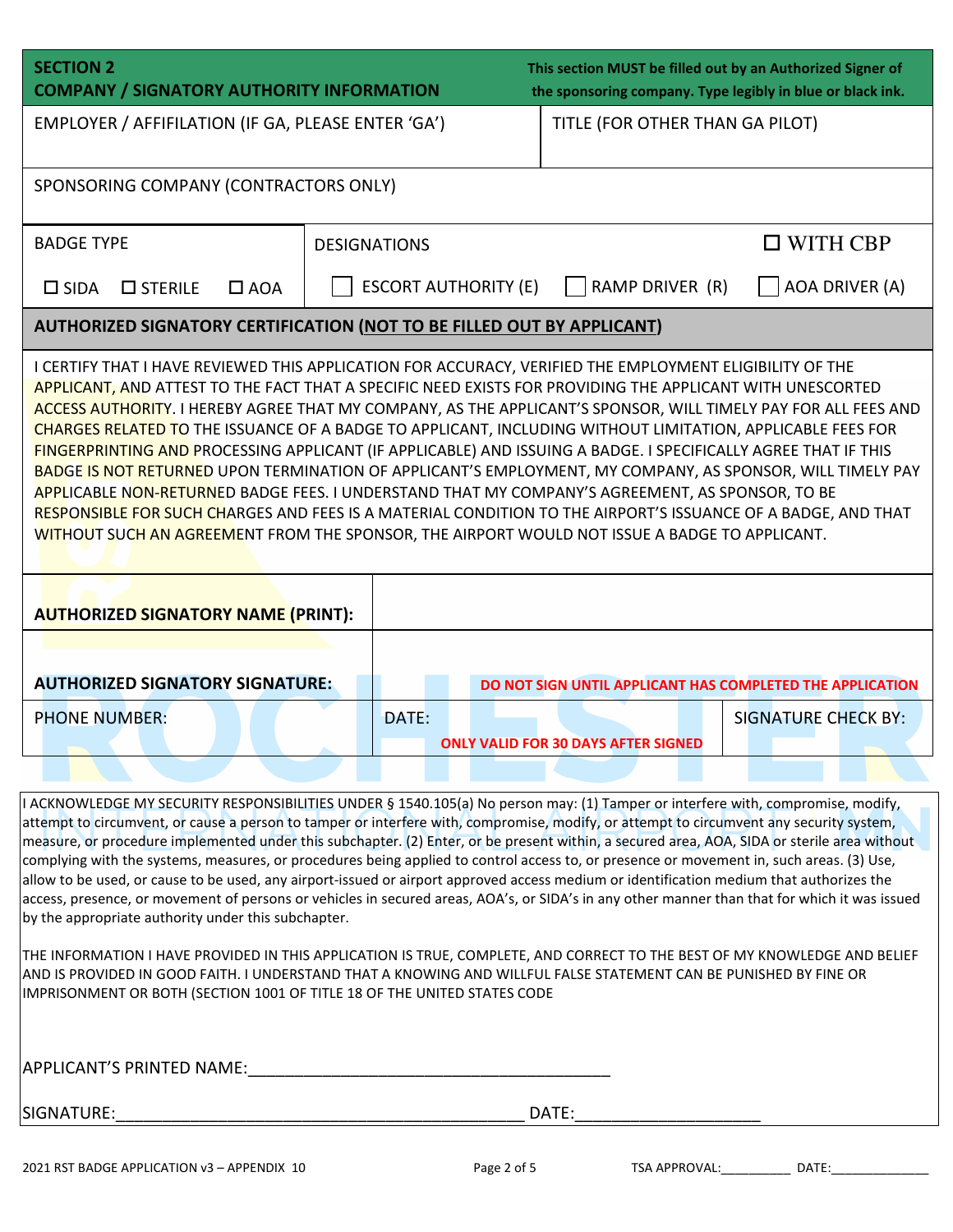#### SECTION 3 – PRIVACY ACT NOTICE (The Privacy Act of 1974 – 5 U.S.C. 552a(e)(3)

Authority: 6 U.S.C. § 1140, 46 U.S.C. § 70105; 49 U.S.C. §§ 106, 114, 5103a, 40103(b)(3), 40113, 44903, 44935-44936, 44939, and 46105; the Implementing Recommendations of the 9/11 Commission Act of 2007, § 1520 (121 Stat. 444, Public Law 110-53, August 3, 2007); FAA Reauthorization Act of 2018, §1934(c) (132 Stat. 3186, Public Law 115-254, Oct 5, 2018), and Executive Order 9397 (November 22, 1943), as amended.

Purpose: The Department of Homeland Security (DHS) will use the information to conduct a security threat assessment. If applicable, your fingerprints and associated information will beprovided to the Federal Bureau of Investigation (FBI) for the purpose of comparing your fingerprints to other fingerprints in the FBI's Next Generation Identification (NGI) system or its successor systems including civil, criminal, and latent fingerprint repositories. The FBI may retain your fingerprints and associated information in NGI after the completion of this application and, while retained, your fingerprints may continue to be compared against otherfingerprints submitted to or retained by NGI. DHS will also transmit your fingerprints for enrollment into US-VISIT Automated Biometrics Identification System (IDENT).

DHS will also maintain a national, centralized revocation database of individuals who have had airport-or aircraft operator- issued identification media revoked for noncompliance with aviation security requirements. DHS has established a process to allow an individual whose name is mistakenly entered into the database to correct the record and have the individual's name expunged from the database. Ifan individual who is listed in the centralized database wishes to pursue expungement due to mistaken identity, the individual must send an email to TSA at Aviation.workers@tsa.dhs.gov.

Routine Uses: In addition to those disclosures generally permitted under 5 U.S.C. § 552a(b) of the Privacy Act, all or a portion of the records or information contained in this system may be disclosed outside DHS as a routine use pursuant to 5 U.S.C. § 552a(b)(3) including with third parties during the course of a security threat assessment, employment investigation, or adjudication of a waiver or appeal request to the extent necessary to obtain information pertinentto the assessment, investigation, or adjudication of your application or in accordance with the routine uses identified in the TSA system of records notice (SORN) DHS/TSA 002, Transportation Security Threat Assessment System. For as long as your fingerprints and associated information are retained in NGI, your information may be disclosed pursuant to your consent or without your consent as permitted by the Privacy Act of 1974 and all applicable Routine Uses as may be published at any time in the Federal Register, including the Routine Uses for the NGI system and the FBI's Blanket Routine Uses.

Disclosure: Pursuant to § 1934(c) of the FAA Reauthorization Act of 2018, TSA is required to collect your SSN on applications for Secure Identification Display Area (SIDA) credentials. For SIDA applications, failure to provide this information will result in denial of a credential. For other aviation credentials, although furnishing your SSN is voluntary, if you do not provide the information requested, DHS may be unable to complete your security threat assessment.

INTIALS: \_\_\_\_\_\_\_\_\_\_\_\_

 $\overline{\phantom{a}}$ 

### SECTION 4 – SOCIAL SECURITY NUMBER RELEASE

I AUTHORIZE THE SOCIAL SECURITY ADMINISTRATION (SSA) TO RELEASE MY SOCIAL SECURITY NUMBER AND FULL NAME TO THE TRANSPORTATION SECURITY ADMINISTRATION, ENROLLMENTS SERVICES AND VETTING PROGRAMS, ATTENTION: VETTING PROGRAMS (TSA-10)/AVIATION WORKER PROGRAM, 6595 SPRINGFIELD CENTER DRIVE, SPRINGFIELD, VA 20598-6010. I AM THE INDIVIDUAL TO WHOM THE INFORMATION APPLIES AND WANT THIS INFORMATION RELEASED TO VERIFY THAT MY SSN IS CORRECT. I KNOW THAT IF I MAKE ANY REPRESENTATION THAT I KNOW IS FALSE TO OBTAIN INFORMATION FROM SOCIAL SECURITY RECORDS, I COULD BE PUNISHED BY A FINE OR IMPRISONMENT, OR BOTH.

I DO NOT AUTHORIZE THE RELEASE OF MY SOCIAL SECURITY NUMBER. (NOTE: TSA IS REQUIRED TO COLLECT YOUR SSN ON APPLICATIONS FOR SECURE IDENTIFICATION DISPLAY AREA (SIDA) CREDENTIALS. FOR SIDA APPLICATOINS, FAILURE TO PROVIDE THIS INFORMATNOI MAY RESULT IN DENIAL OF A CREDENTIAL. FOR OTHER AVIATION CREDIENTIALS, ALTHOUGH FURNISHING YOUR SSN IS VOLUNTARY, IF YOU DO NOT PROVIDE THE INFORMATION REQUESTED, DHS MAY BE UNABLE TO COMPLETE YOUR SECURITY THREAT ASSESSMENT.

| PRINTED NAME                  | <b>FIRST</b> |  |  |  | <b>MIDDLE</b> |  |  |  | LAST |  |  |  |
|-------------------------------|--------------|--|--|--|---------------|--|--|--|------|--|--|--|
| SOCIAL SECURITY NUMBER        |              |  |  |  |               |  |  |  |      |  |  |  |
| DATE OF BIRTH (MM/DD/YYYY)    |              |  |  |  |               |  |  |  |      |  |  |  |
| <b>APPLICANT'S SIGNATURE:</b> |              |  |  |  |               |  |  |  |      |  |  |  |
| v<br>Λ                        |              |  |  |  |               |  |  |  |      |  |  |  |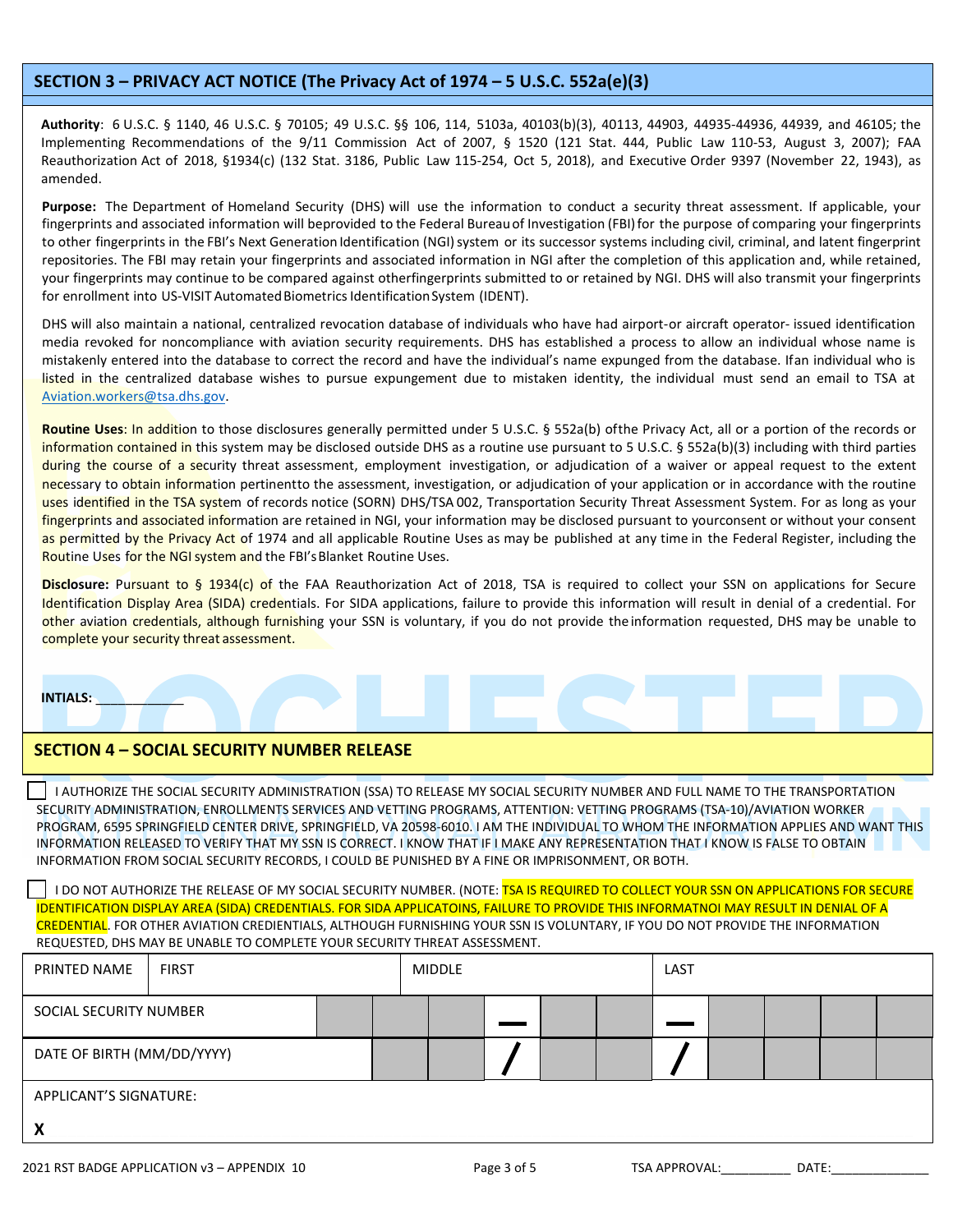|                                                                                                                                                                                                                                                                                                                                                                                                                                                       |  | <b>SECTION 5</b> |                                                                                                                                  | TO BE COMPLETED BY APPLICANT IDENTIFIED IN SECTION 1                                             |  |  |  |  |  |  |
|-------------------------------------------------------------------------------------------------------------------------------------------------------------------------------------------------------------------------------------------------------------------------------------------------------------------------------------------------------------------------------------------------------------------------------------------------------|--|------------------|----------------------------------------------------------------------------------------------------------------------------------|--------------------------------------------------------------------------------------------------|--|--|--|--|--|--|
| <b>DISQUALIFYING OFFENSES</b>                                                                                                                                                                                                                                                                                                                                                                                                                         |  |                  |                                                                                                                                  |                                                                                                  |  |  |  |  |  |  |
| UNDER TRANSPORTATION SECURITY ADMINISTRATION (TSA) REQUIREMENTS, A FINGERPRINT-BASED CRIMINAL HISTORY RECORDS CHECK (CHRC) IS REQUIRED BEFORE AN<br>AIRPORT IDENTIFICATION BADGE CAN BE ISSUED WHICH ALLOWS AN INDIVIDUAL TO HAVE UNESCORTED ACCESS TO THE SECURITY IDENTIFICATION DISPLAY AREA (SIDA)<br>AND/OR STERILE AREAS, OR AUTHORITY TO AUTHORIZE OTHERS TO HAVE UNESCORTED ACCESS TO THE SIDA AND/OR STERILE AREA                            |  |                  |                                                                                                                                  |                                                                                                  |  |  |  |  |  |  |
| DISQUALIFYING CRIMINAL OFFENSES: HAVE YOU BEEN CONVICTED, OR FOUND NOT GUILTY BY REASON OF INSANITY, OF ANY OF THE DISQUALIFYING CRIMES LISTED<br>BELOW DURING THE PREVIOUS TEN (10) YEARS? YOU MUST COMPLETE A CHECKBOX FOR EACH OFFENSE. IF YOU ANSWER "YES" TO ANY OF THE FOLLOWING, YOU MAY BE<br>INELIGIBLE TO OBTAIN AN IDENTIFICATION BADGE AND WILL BE REQUIRED TO PROVIDE ADDITIONAL INFORMATION FOR FURTHER PROCESSING OF YOUR APPLICATION. |  |                  |                                                                                                                                  |                                                                                                  |  |  |  |  |  |  |
|                                                                                                                                                                                                                                                                                                                                                                                                                                                       |  |                  | YES NO FORGERY OF CERTIFICATES, FALSE MARKING OF AIRCRAFT,<br>AND OTHER AIRCRAFT REGISTRATION VIOLATIONS (49 U.S.C. 46306)       | YES $\Box$ NO $\Box$ TREASON                                                                     |  |  |  |  |  |  |
|                                                                                                                                                                                                                                                                                                                                                                                                                                                       |  |                  | YES NO INTERFERENCE WITH AIR NAVIGATION (49 U.S.C. 46308)                                                                        | YES NO RAPE OR AGGRAVATED SEXUAL<br><b>ABUSE</b>                                                 |  |  |  |  |  |  |
|                                                                                                                                                                                                                                                                                                                                                                                                                                                       |  |                  | YES NO IMPROPER TRANSPORTATION OF A HAZARDOUS MATERIAL (49 U.S.C.<br>46312)                                                      | YES WOU UNLAWFUL POSSESSION, USE, SALE, DISTRIBUTION OR<br>MANUFACTURE OF AN EXPLOSIVE OR WEAPON |  |  |  |  |  |  |
|                                                                                                                                                                                                                                                                                                                                                                                                                                                       |  |                  | YES ■ NO ■ AIRCRAFT PIRACY (49 U.S.C. 46502)                                                                                     | YES $\Box$ NO $\Box$ EXTORTION                                                                   |  |  |  |  |  |  |
|                                                                                                                                                                                                                                                                                                                                                                                                                                                       |  |                  | YES NO INTERFERENCE WITH FLIGHT CREW MEMBERS OR FLIGHT<br><b>ATTENDANTS (49 U.S.C. 46504)</b>                                    | YES Π NO Π ARMED OR FELONY UNARMED<br><b>ROBBERY</b>                                             |  |  |  |  |  |  |
|                                                                                                                                                                                                                                                                                                                                                                                                                                                       |  |                  | YES   NO COMMISSION OF CERTAIN CRIMES ABOARD AIRCRAFT IN FLIGHT<br>(49 U.S.C. 46506)                                             | YES WO O DISTRIBUTION OF, OR INTENT TO DISTRIBUTE A CONTROLLED<br><b>SUBSTANCE</b>               |  |  |  |  |  |  |
|                                                                                                                                                                                                                                                                                                                                                                                                                                                       |  | YES NO           | <b>CARRYING A WEAPON OR EXPLOSIVE ONBOARD AN AIRCRAFT</b><br>(49 U.S.C. 46505)                                                   | YES □ NO □ FELONY ARSON                                                                          |  |  |  |  |  |  |
|                                                                                                                                                                                                                                                                                                                                                                                                                                                       |  |                  | YES NO CONVEYING FALSE INFORMATION AND THREATS (49 U.S.C. 46507)                                                                 | YES NO FELONY INVOLVING A THREAT                                                                 |  |  |  |  |  |  |
|                                                                                                                                                                                                                                                                                                                                                                                                                                                       |  |                  | YES NO AIRCRAFT PIRACY OUTSIDE THE SPECIAL AIRCRAFT JURISDICTION<br>OF THE UNITED STATES (49 U.S.C. 46502(B))                    | YES   NO   FELONY INVOLVING WILLFUL DESTRUCTION OF PROPERTY                                      |  |  |  |  |  |  |
|                                                                                                                                                                                                                                                                                                                                                                                                                                                       |  |                  | YES NO AIRCRAFT LIGHTING VIOLATIONS INVOLVING TRANSPORTING<br>CONTROLLED SUBSTANCES (49 U.S.C. 46315)                            | YES WO THELONY INVOLVING IMPORTATION OR MANUFACTURE OF A<br><b>CONTROLLED SUBSTANCE</b>          |  |  |  |  |  |  |
|                                                                                                                                                                                                                                                                                                                                                                                                                                                       |  |                  | YES NO UNLAWFUL ENTRY INTO AN AIRCRAFT OR AIRPORT AREA THAT<br>SERVES AIR CARRIERS OR FOREIGN AIR CARRIERS CONTRARY TO           | YES   NO   FELONY INVOLVING BURGLARY                                                             |  |  |  |  |  |  |
|                                                                                                                                                                                                                                                                                                                                                                                                                                                       |  |                  | ESTABLISHED SECURITY REQUIREMENTS (49 U.S.C.46314)                                                                               | YES NO FELONY INVOLVING THEFT                                                                    |  |  |  |  |  |  |
|                                                                                                                                                                                                                                                                                                                                                                                                                                                       |  | YES NO           | DESTRUCTION OF AN AIRCRAFT OR AIRCRAFT FACILITY (18 U.S.C.<br>32)                                                                | YES NO FELONY INVOLVING DISHONESTY, FRAUD OR<br><b>MISREPRESENTATION</b>                         |  |  |  |  |  |  |
|                                                                                                                                                                                                                                                                                                                                                                                                                                                       |  |                  | YES <b>NO</b> MURDER                                                                                                             | YES NO FELONY INVOLVING POSSESSION OR DISTRIBUTION OF<br><b>STOLEN PROPERTY</b>                  |  |  |  |  |  |  |
|                                                                                                                                                                                                                                                                                                                                                                                                                                                       |  |                  | YES NO ASSAULT WITH INTENT TO MURDER                                                                                             | YES NO FELONY INVOLVING AGGRAVATED ASSAULT                                                       |  |  |  |  |  |  |
|                                                                                                                                                                                                                                                                                                                                                                                                                                                       |  |                  | YES NO ESPIONAGE                                                                                                                 | YES NO FELONY INVOLVING BRIBERY                                                                  |  |  |  |  |  |  |
|                                                                                                                                                                                                                                                                                                                                                                                                                                                       |  |                  | YES <b>D</b> NO <b>D</b> SEDITION                                                                                                | YES TO NO TO FELONY INVOLVING ILLEGAL POSSESSION OF A CONTROLLED                                 |  |  |  |  |  |  |
|                                                                                                                                                                                                                                                                                                                                                                                                                                                       |  |                  | YES NO GI KIDNAPPING OR HOSTAGE TAKING<br>SUBSTANCE PUNISHABLE BY A MAXIMUM TERM OR<br><b>IMPRISONMENT OF MORE THAN ONE YEAR</b> |                                                                                                  |  |  |  |  |  |  |
|                                                                                                                                                                                                                                                                                                                                                                                                                                                       |  |                  | YES NO VIOLENCE AT INTERNATIONAL AIRPORTS (18 U.S.C. 37)                                                                         | YES     NO     CONSPIRACY OR ATTEMPT TO COMMIT ANY OF THE<br>AFOREMENTIONED CRIMINAL ACTS        |  |  |  |  |  |  |

THE INFORMATION I HAVE PROVIDED IN THIS APPLICATION IS TRUE, COMPLETE, AND CORRECT TO THE BEST OF MY KNOWLEDGE AND BELIEF AND IS PROVIDED IN GOOD FAITH. I UNDERSTAND THAT A KNOWING AND WILLFUL FALSE STATEMENT CAN BE PUNISHED BY FINE OR IMPRISONMENT OR BOTH (SECTION 1001 OF TITLE 18 OF THE UNITED STATES CODE)

BY SIGNING THIS DOCUMENT, I CONSENT TO THE PERFORMANCE OF A WARRANTS CHECK AND ANY OTHER BACKGROUND VERIFICATIONS OR ACTIONS TAKEN BY THE ROCHESTER AIRPORT COMPANY IN ACCORDANCE WITH TSA AND AIRPORT REQUIREMENTS GOVERNING IDENTIFICATION CHECKS.

I AGREE TO NOTIFY THE AIRPORT WITHIN 24 HOURS IF I AM CONVICTED OR FOUND GUILTY BY REASON OF INSANITY OF ANY OF THE ABOVE DISQUALIFYING CRIMES AND WILL RETURN MY BADGE. I AGREE THAT THE RESULTS OF MY CRIMINAL HISTORY RECORDS CHECK CAN BE DISCLOSED TO MY EMPLOYER AND I UNDERSTAND THAT I MAY OBTAIN A COPY UPON WRITTEN REQUEST TO THE AIRPORT SECURITY COORDINATOR.